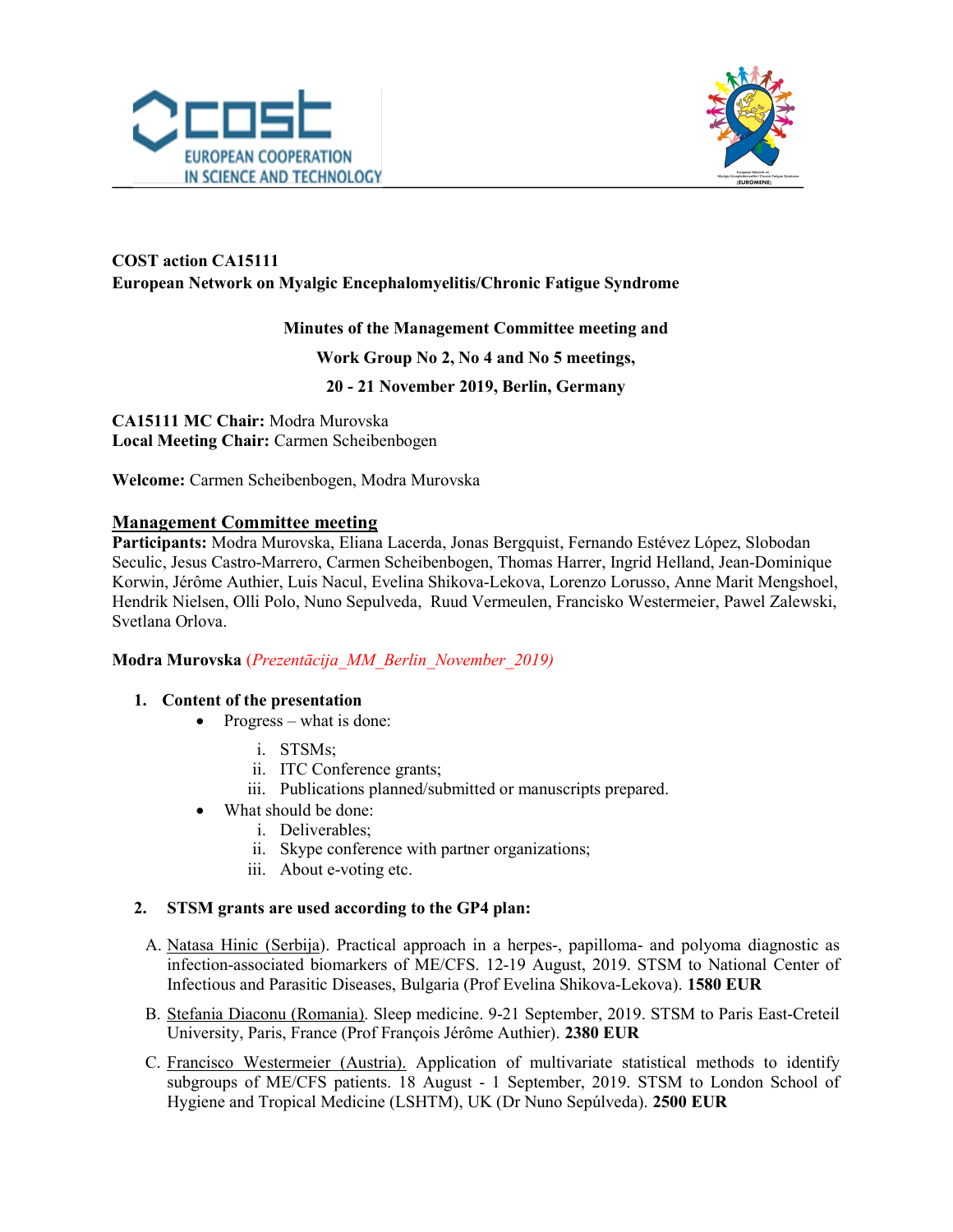- D. Maria Rodriguez Garcia (Spain). Brain structure and function in children with chronic fatigue syndrome. 01-14 October, 2019. STSM to Department of Child and Adolescent Psychiatry, Gent University, Netherlands (Dr Fernando Estévez López). 2500 EUR
- E. Diana Araja (Latvia). Investigation of opportunities to use the patient reported outcomes in evaluation of socio-economic impact of ME/CFS on society. 03-13 December, 2019. STSM to University of Pavia, Italy (Prof Cinzia Di Novi). 1050 EUR
- F. Sabine Gravelsina (Latvia). Molecular methods to study ME/CFS biomarkers. 08-22 February, 2020. STSM to the Catholic University of Valencia "San Vicente Mártir", Spain (Prof Elisa Oltra). 2250 EUR.

#### 3. Presentations – ITC Conference Grants (7175/12500 EUR)

- A. Tiago Domingues (Portugal). Analysis of serological data towards a better understanding of the aetiology of ME/CFS. 40th Annual Conference of the International Society for Clinical Biostatistics. 14-16 July, 2019, Leuven, Belgium. (Poster presentation). 1090 EUR
- B. Diana Araja (Latvia). Medication preferences of myalgic encephalomyelitis/chronic fatigue syndrome (ME/CFS) patients. 79th FIP World Congress of Pharmacy and Pharmaceutical Sciences 2019, 22-26 September, 2019, Abu Dhabi, United Arab Emirates (Poster presentation). 2220 EUR
- C. Anda Vilmane (Latvia). Presence of parvoviruses infection markers among patients with encephalopathy. 22nd European Society for Clinical Virology's Annual Meeting, ESCV 2019, 11-14 September, 2019, Copenhagen, Denmark. (Poster presentation). 1400 EUR
- D. Diana Araja (Latvia). Economic burden of myalgic encephalomyelitis/chronic fatigue syndrome (ME/CFS) to patients: comparative study. ISPOR Europe 2019 (International Society for Pharmacoeconomics and Outcomes Research), 2-6 November, 2019, Copenhagen, Denmark (Poster presentation). 1175 EUR
- E. Joanna Słomko (Poland). Differences in mineral levels may be related to symptoms of chronic fatigue syndrome. 25th International Conference on Clinical Nutrition, March 02-03, 2020, Rome, Italy. (Poster presentation). 1290 EUR

Balance: 5325 EUR

#### 4. Planned publications

- A. Myalgic Encephalomyelitis/Chronic Fatigue Syndrome (ME/CFS): Investigating care practices pointed out to disparities in diagnosis and treatment across European Union (20/11/2019), PLoS One (Submitted);
- B. Scoping review about: Effects of non-pharmacological intervention and ME/CFS patients' experiences of participation in such interventions (31/12/2019), *PLoS One or Medicia MDPI*;

Effects and patients' experiences of non-pharmacological treatment for myalgic encephalomyelitis/chronic fatigue syndrome – a scoping review from the EU-Cost group EUROMENE network. Submitted to Health Expectations on 12/11/2019 (Prof Anne Maritt Mengshoel);

C. Summary of evaluated socio-economic direct and indirect costs caused by ME/CFS in Europe (25/06/2019), Frontiers

The Development of a Consistent, Europe-Wide Approach to the Investigation of the Economic Impact of Myalgic Encephalomyelitis (ME/CFS); a report from the European Network EUROMENE, manuscript prepared for submission to Frontiers (Prof Derek Pheby);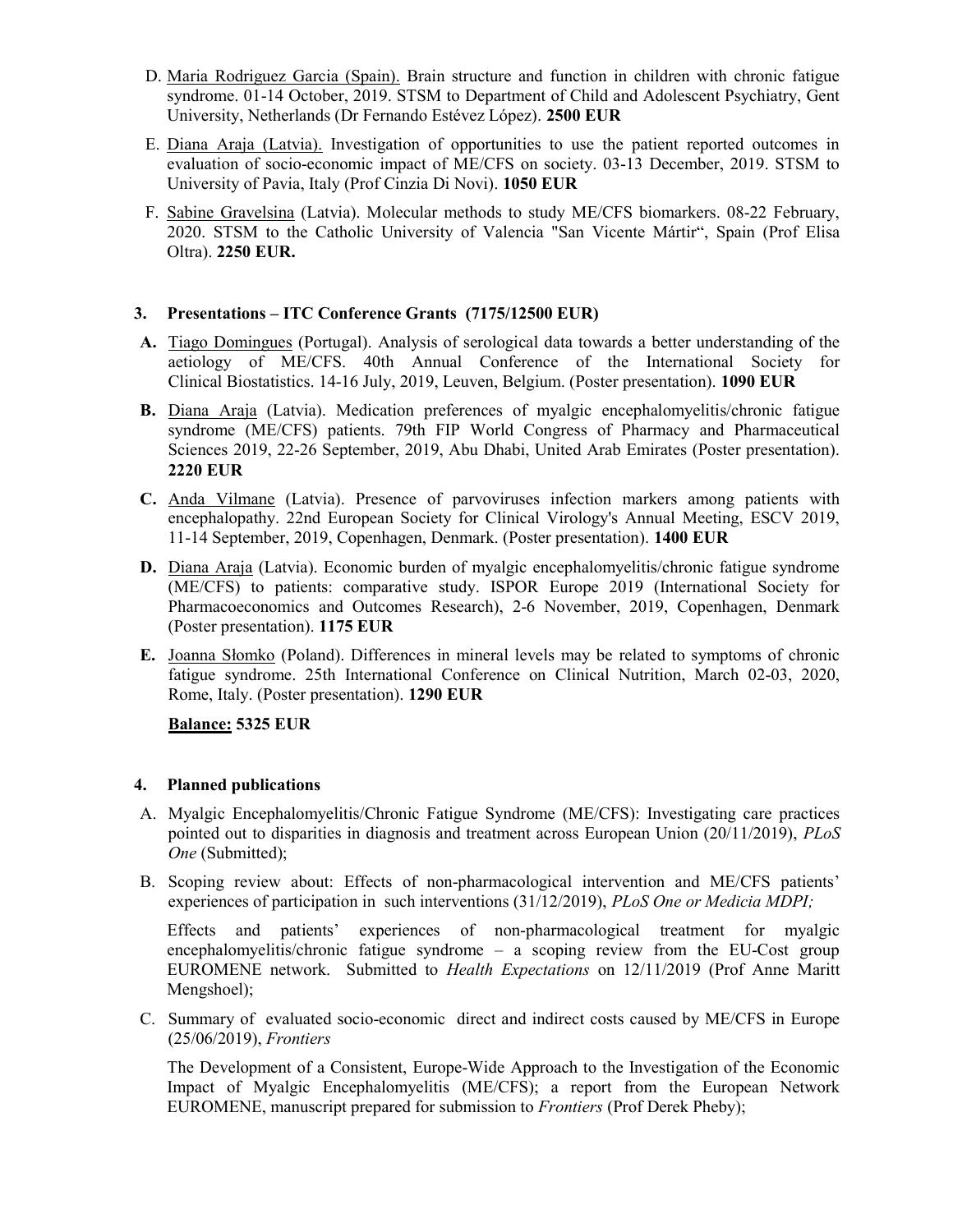- D. Cytomegalovirus, Epstein-Barr virus and Human Herpesvirus 6 Infections in Patients with Myalgic Encephalomyelitis/Chronic Fatigue Syndrome. Submitted to *Journal of Neurovirology* (Prof Evelina Shikova-Lekova). Co-authors from Bulgaria, Serbia, Latvia;
- E. Cognitive impairment in ME/CFS (25/06/2019), Frontiers or PLoS One or another open access journal;
- F. Review on functional studies and routine laboratory assays which may aid in the diagnosis and differential diagnosis of ME/CFS (20/01/2020), Translational Medicine or PLoS One or another open access journal.

#### 5. Deliverables not delivered

Deliverable 11 (30 month) - Evaluation scales for assessment of neurological symptoms associated with ME/CFS and usable in diagnostic – 30 November 2018 WG2  $\rightarrow$  WG4

Deliverable 12 (31 month) - Common strategy protocol for ME/CFS diagnosis: synchronisation between centres, research component integration - 31 December 2018  $\rightarrow$  WG4

Deliverable 13 (36 month) - Protocol and guidelines for ME/CFS subgroups detection (stratification) according to the presence of symptoms and subject to potential biomarkers variation - 30 April 2019  $\rightarrow$ WG4

#### 6. Deliverables

Deliverable 14 (38 month - 05.2019; Submitted 14.11.2019) - Collaborative research project on ME/CFS based on synergy with other initiatives and resources integration 31 May 2019  $\rightarrow$  WG6.

H2020-WIDESPREAD-05-2020-Twinning, submitted project "Reducing networking gaps between Rīga Stradiņš University (RSU) and internationally leading counterparts in viral infection-induced autoimmunity research (Latvia, Germany, Italy, Israel),VirA.

Deliverable 15 (45 month - 12.2019) - Synchronized proposal for guidelines for management/treatment of ME/CFS: accommodating the existing and emerging therapies 31 December 2019  $\rightarrow$  WG4

Deliverable 16 (47 month - 02.2020) - Program book/abstract book and overview of final global conference and conclusions  $28$  February  $2020 \rightarrow WG6$ 

Deliverable 17 (48 month - 03.2020) - Guidelines for health policy makers on prevention losses due to ME/CFS in health and economy aspects in Europe 31 March  $2020 \rightarrow WG3$ 

#### 7. Skype Conference with patient organizations

- i. Date of conference identified (responsible person);
- ii. Patients organizations identified and invited (partially done by Lorenzo Lorusso);
- iii. Program of conference drafted (responsible person, date);
- iv. Outcome of the conference.

#### 8. Conference

Final global conference "Common strategy on research of ME/CFS" and MC meeting Dates: 12/03/2020 – 13/03/2020 Location: Riga (Latvia) Participants: 50 Travel costs: 18270 EUR Local organizer support grant: 0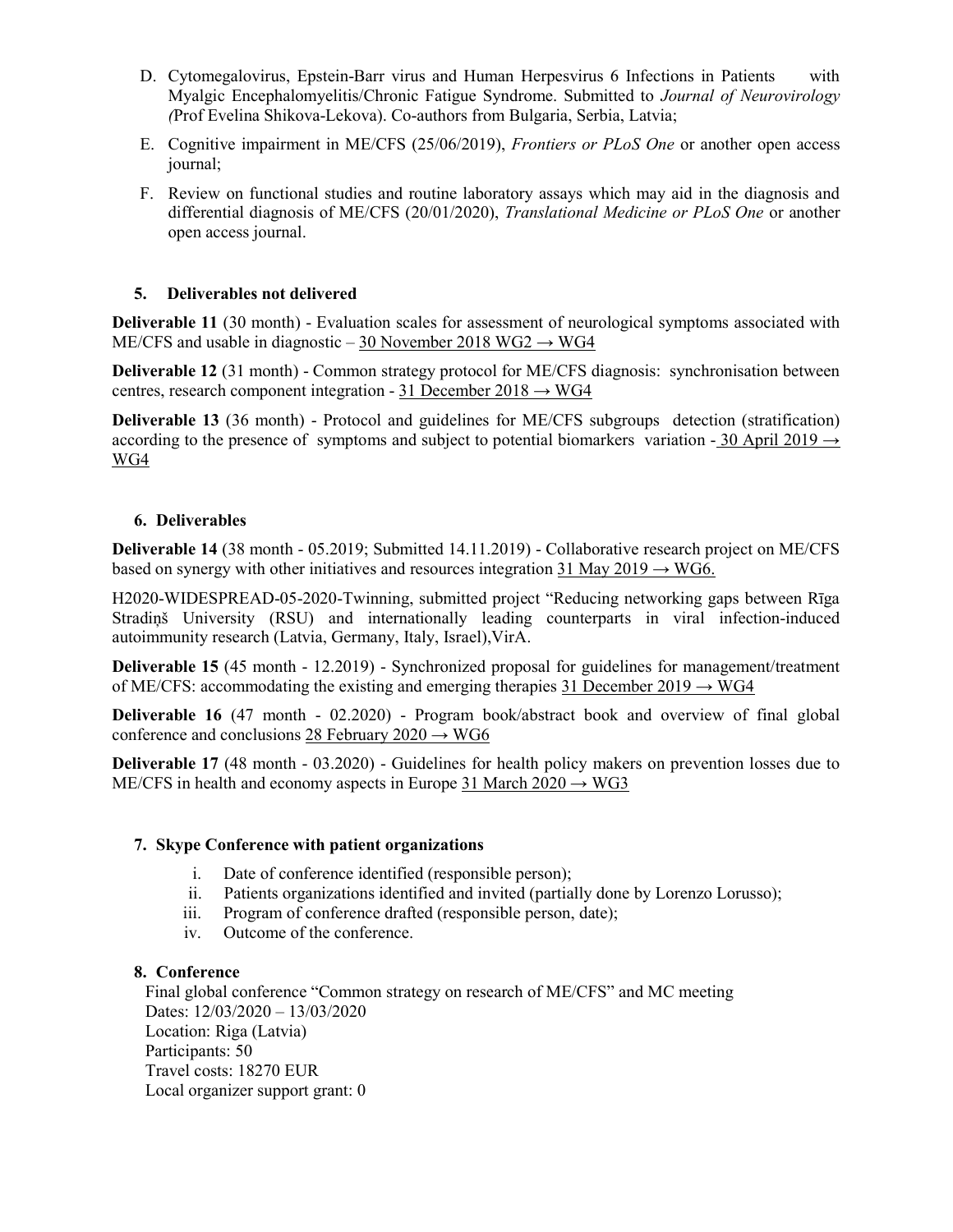Outputs: Conference program; program book/abstract book and overview of final global conference. The collaboration resulting from this Action will strengthen the already existing collaborations of several partners and lead to new interdisciplinary exchanges on topics which currently are disadvantaged by absent or low level communication. This Action will provide the opportunity to expand collaborations by the provision of meetings and trainings. As a result, the establishment of new contacts is expected with teams working in other disciplines or using different methodologies. MC members voted to cut daily allowance from  $\epsilon$ 120 to  $\epsilon$ 80 to secure a higher number of members at the conference.

#### 9. CA15111 // COST INNOVATORS' GRANT: invitation to apply

Successful applications will get a financial support of maximum EUR125.000 for the period 1st May 2020 - 30th April 2021. Up to 5 CIGs are expected to be approved, subject to budget availability.

The deadline for the APPLICATION is 31ST JANUARY 2020, AT 12:00 (CET)

As announced, a webinar will take place on the 21st November 2019 at 11.00 (Brussels time) to present in detail the CIG scheme and give you the opportunity to ask any questions. Should you be interested in attending the webinar, please register through this link: https://zoom.us/webinar/register/WN\_mkrtzpECSCyLByy7aWYSyw. After registering, you will receive a confirmation email containing information about joining the webinar. Should you have any questions or encounter any technical issue with the registration, please contact us at  $cig@cost.eu$ .

#### 10. About a course of action for requesting EU funding for ME/CFS. Dr Eliana Lacerda

About drafting of a Case for Funding based on the findings from the WGs, and request the EUROMENE e-vote to be able to present it to Mr. Berkouk, on behalf of the 21 EU participating countries.

## Work Group No 2 - on Biomarkers meeting

Participants: Modra Murovska, Angelika Krumina, Eliana Lacerda, Luis Nacul, Nuno Sepulveda, Slobodan Sekulic, Ruud Vermeulen, Joanna Slomko, Jerome Authier, Francisko Westermeier, Jesus Castro, Henrik Nielsen, Olli Polo, Fernando Estevez, Ingrid Helland, Pavel Zalewski, Anne Mengshoel, Henrik Nielsen, Jonas Bergquist, Svetlana Orlova, Evelina Shikova-Lekova, Uta Behrends, Thomas Harrer, Bhupesh Prusty, Franziska Sotzny, Helma Freitag, Sebastian Lorenz

#### WG 2+4 joint session

#### ME/CFS subgroup detection/stratification according to symptoms and biomarkers

- 1. ME/CFS subgroups What is known?
- 2. Multiparameter studies on clinical data and lab values
- London cohort, Eliana Lacerda
- Berlin cohort, Sebastian Lorenz
- Other cohorts to be discussed
- 3. Functional studies
- Physical fatigue/muscle power London + Berlin cohort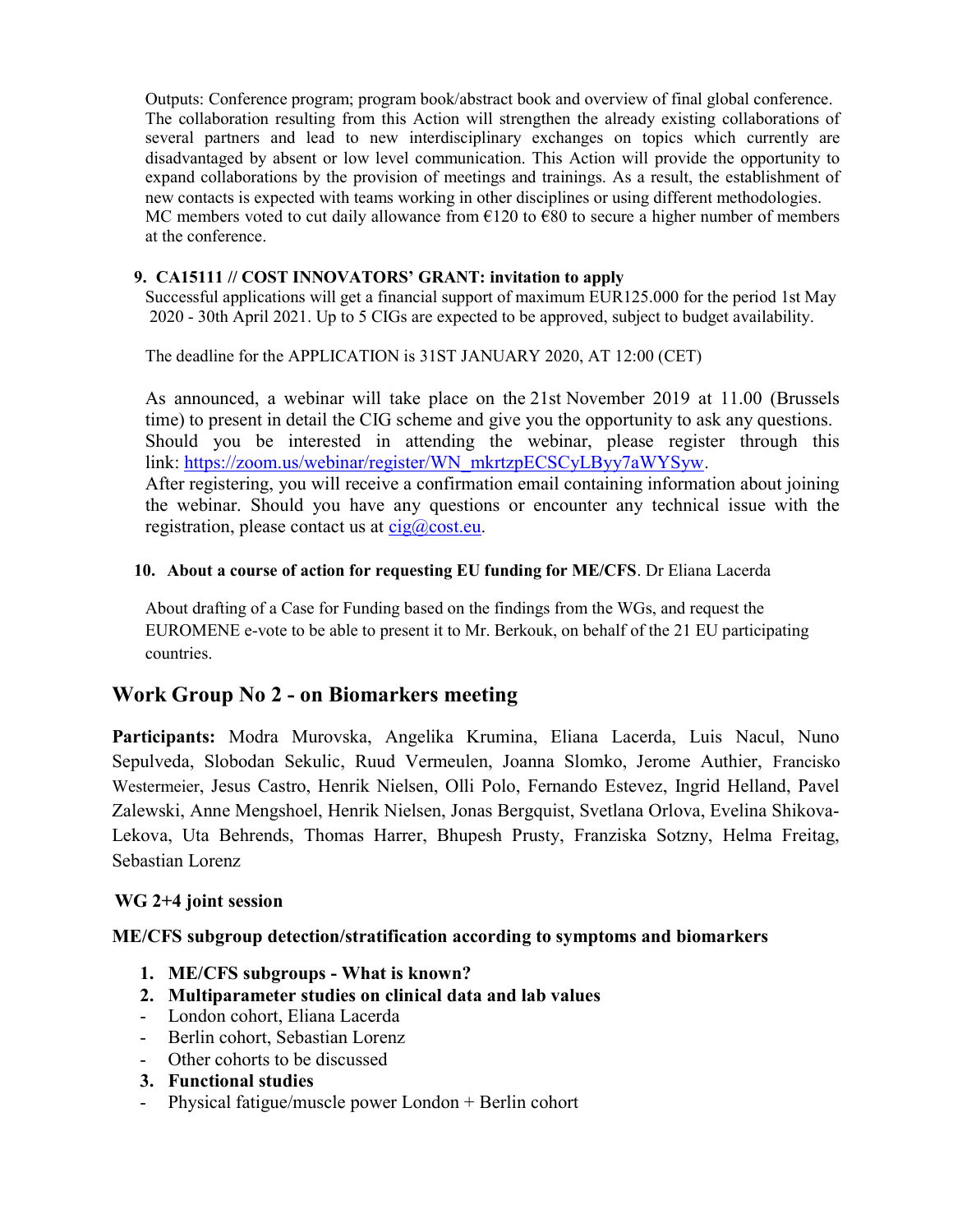- Autonomic assessment, Pawel Zalewski
- Endothelial function in ME/CFS, Franco Westermeier
- Other tests tbd

### WG2 Biomarker studies

- Strategy paper for biomarker development
- Presence of autoantibodies against adrenergic and muscarinic receptors in two Swedish ME/CFS cohorts, Jonas Bergquist
- EBV antibodies in ME/CFS, Nuno Sepulveda

In the joint session with WG4 the topic was subgroups in ME/CFS. First clinical evidence for existence of subgroups was discussed. Eliana Lacerda then presented data from the London cohort on differences in lab parameters in patients with moderate vs severe ME/CFS. Sebastian Lorenz showed data from the Berlin cohort on subgrouping of patients according to autonomous nervous system symptoms. Helma Freitag from Berlin presented a study on repeat assessing of handgrip power to assess muscular fatigue. Pawel Zalewski from Poland gave an overview on testing of autonomous nervous system dysfunction and results in ME/CFS and Franco Westermeier from Austria on endothelial dysfunction. This was followed by discussion and the decision to write a consensus paper.

Then WG2 and 4 separated and WG2 reviewed and discussed recent biomarker studies. Nuno Sepulveda presented a study on the diagnostic utility of IgG responses against EBV peptides and Jonas Bergquist presented a Swedish cohort study on antibodies against adrenergic and muscarine acetylcholine receptors in serum and spinal fluid of ME/CFS patients and controls. It was decided to write a joint paper including clinical, functional and biomarker data to define subgroups of ME/CFS paper including a recommendation on bioinformatic analysis of such data.

# Work Group No 4 on Clinical research enablers and diagnostic criteria meeting

Participants: Jerome Authier, Luis Nacul, Modra Murovska, Angelika Krumina, Eliana Lacerda, Nuno Sepulveda, Slobodan Sekulic, Ruud Vermeulen, Joanna Slomko, , Francisko Westermeier, Jesus Castro, Henrik Nielsen, Olli Polo, Fernando Estevez, Ingrid Helland, Pavel Zalewski, Anne Mengshoel, Henrik Nielsen, Jonas Bergquist, Svetlana Orlova, Evelina Shikova-Lekova, Uta Behrends, Thomas Harrer, Bhupesh Prusty, Franziska Sotzny, Helma Freitag, Sebastian Lorenz

### WG 2+4 joint session

ME/CFS subgroup detection/stratification according to symptoms and biomarkers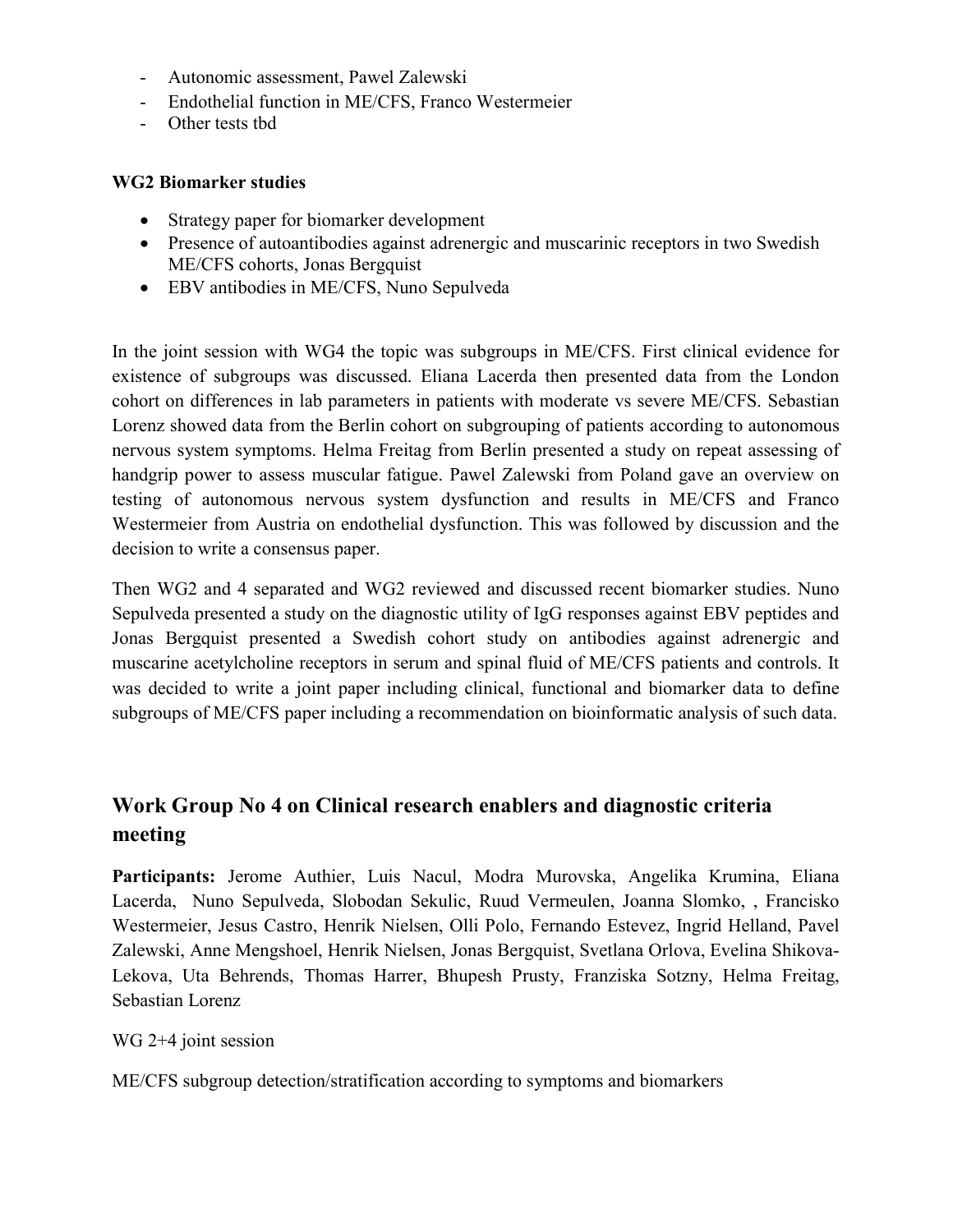### Multiparameter studies on clinical data and lab values

 1. Olli Polo. Communication on Low-Dose Naltrexone (LDN) in the Treatment of ME/CFS. This work is a retrospective study analyzing the effects of LDN 3.0 -4.5 mg/day (1.5mgx2/d; dose increased at 4.5mg/j after 6 wks) in 218 patients with ME/CFS: positive response in 74%, no response in 14%, mild/temporary adverse effects (insomnia, nausea, dizziness, headache or nightmares) in 54%, responsible of treatment discontinuation in 7.3% (no serious adverse effect reported). The paper is published in Fatigue: Biomedicine, Health & Behavior (https://doi.org/10.1080/21641846.2019.1692770).

### Cohort studies

2. Eliana Lacerda/Luis Nacul (UK) presented data from London cohort. Diagnostic criteria are CDC-1994, CCC-2011, SEID-2015. Controls are healthy individuals (HC), and MS patients (patients with MS, PWMS). Chronically fatigued patients are stratified in 3 groups: (i) ME/CFS, mild/moderate; (ii) ME/CFS, severe; (iii) non-ME/CFS chronic fatigue. Database includes a total number of 514 registered persons with clinical assessment and blood samples (baseline, followup). Clinimetric evaluation with SF-36v2 showed a worsening or improvement with time, in a small proportion of patients. The exploitation of this database produced a number of studies dealing with: (i) functional states and well-being; (ii) CK levels changes in ME/CFS patients (significant CK decrease in patients with severe ME/CFS); (iii) cellular immune functions (evidence for increased effector memory CD8+ T-cells, decreased terminally differentiated effector CD8+ T cells, significantly increased mucosal associated invariant T cells in ME/CFS patients; unchanged NK cell numbers in contrary to previous reports); and (iv) hand grip strength as a biomarker for ME/CFS and disease severity.

3. Sebastian Lorenz (Germany) presented data from Berlin cohort. The database includes 571 patients with clinically confirmed ME/CFS (CCC criteria), with infectious or non-infectious type of onset. Clinimetric parameters include Bell CFIDS disability scale, Chalder fatigue scale, SF-36, COMPASS score for dysautonomia. The presentation pointed out the correlations between autonomic dysfunction and other key features of ME/CFS, such as cognitive impairment.

### Functional studies

4. Pawel Zalewski (Poland) presented a report on the usefulness of autonomic assessment in ME/CFS. COMPASS 31 disclosed a high proportion of ME/CFS patients with symptoms consistent with orthostatic intolerance. PoTS is found in 51% of patients. Autonomic symptoms were found correlated with lower quality of life. Specific evaluations (heart rate and noninvasive continuous blood pressure measurements at rest and on standing) disclosed impaired blood pressure variability. Preliminary results with MIBG imaging (quantitative measure of cardiac sympathetic innervation) indicate that impaired cardiac MIBG uptake was associated with increased fatigue severity in CFS.

5. Assessment of physical fatigue/muscle power (London + Berlin). Handgrip strength (HGS) was evaluated by London group as a diagnostic marker in ME/CFS. They showed that HGS is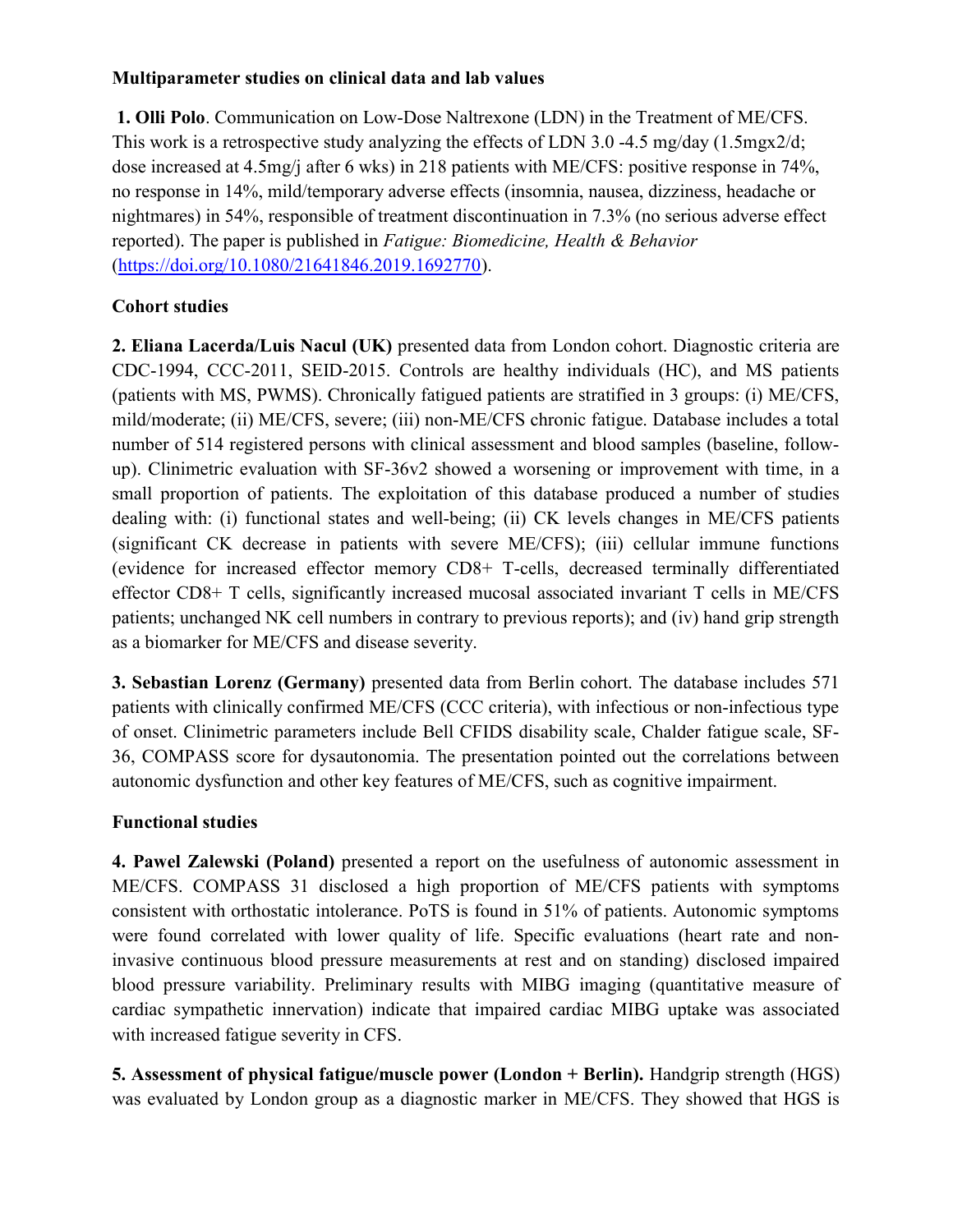markedly reduced in ME/CFS, particularly in patients with more severe disease, and may indicate muscle and fatigue related symptoms (results published in Front Neurol. 2018; 9:992).

### General discussion

- Paper entitled "Myalgic Encephalomyelitis/Chronic fatigue Syndrome (ME/CFS): Investigating care practices pointed out to disparities in diagnosis and treatment across European Union" has been published in PLoS One on behalf of EUROMENE and is accessible with weblink:

(https://journals.plos.org/plosone/article?id=10.1371/journal.pone.0225995)

- The draft of review paper dealing with cognitive impairment in ME/CFS will be sent to WG4 members and neurologists in Euromene, then to all Euromene members.
- Text dealing with Euromene recommendations for the diagnosis, the investigations (specialized clinical testing such as neuropsychological evaluation, lab tests including biology, electrophysiology, neuroimaging), treatment and care organization will be produced, with writing an article to be published in an international journal.

## WORK GROUP No 5 - Work Group on conferences, seminars, training schools meeting

WG Leader Evelina Shikova-Lekova (Bulgaria)

- 1. Information on the meetings during the GAP4 of COST action CA15111
- 2. Information and discussions concerning EUROMENE Final Conference main decisions:
- Title: Common strategy on research of ME/CFS;
- Location: Riga, Latvia;
- Dates: 12th to 13th March 2020;
- Local organizers: Rīga Stradiņš University. Members of local organizing committee will be proposed and specified by Latvian partner ASAP, including e-mail for contact;
- Scientific committee EUROMENE Chair, Vice Chair, WG leaders;
- Will have 4 sessions corresponding to the WG1-4 topics ME/CFS epidemiology, ME/CFS biomarkers, ME/CFS socio-economics, ME/CFS clinical research. Will be combined with final MC meeting – after scientific sessions;
- Planned 50 participants, of them 21 reimbursed from COST. The Grand Holder will ASAP identify possibility for ITC Conference Grants and funding of travel expenses of invited speakers;
- All other participants (not members of the MC of COST Action CA15111 and not invited by e-COST) in the Final meeting will have to cover their travel expenses by themselves. Decision concerning "registration fee" will be taken later (ASAP);
- Each session includes keynote presentations (one of them by WG leader) and at least 3 short presentations. Most presentations are by COST Action CA15111 participants, including MC substitutes. In case there will be possibility for inviting other people, we will increase later the number of presentations, including poster presentations;
- WG1-4 Leaders are responsible for selecting scientists for key-note and short presentations. By 5<sup>th</sup> of December they have to send information about presentations (key-note presentations and 3 short presentations) to WG5 leader;
- Poster presentations are also possible;